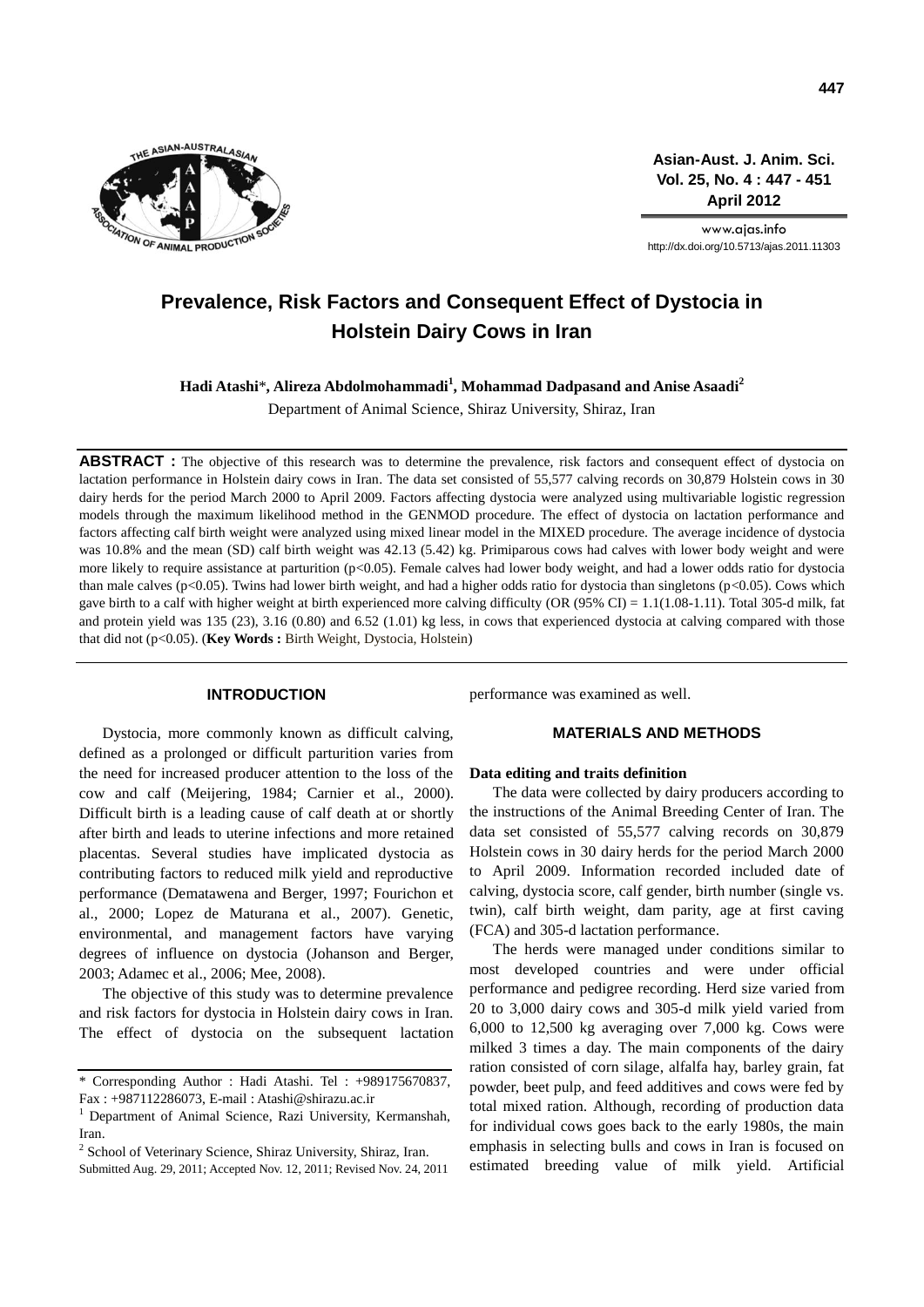insemination is used for almost all of the Holstein dairy herds, and 60 to 80% of semen is usually of North American proven sires.

Farmers, upon observing parturition, subjectively assigned scores according to degree of assistance provided. Recognized dystocia scores were  $CES1 = no$  problem,  $CES2 = slight problem, CES3 = needed assistance, CES4 =$ considerable force,  $CES5$  = extreme difficulty. In the present study, dystocia scores of 1 or 2 were coded as unassisted, and scores of  $\geq$ 3 were coded as assisted calvings. The interaction combinations of calf sex and birth number were shown by SST and coded as SM and SF for male and female sex in singletons, TMM, TFF and TMF for male pairs, female pairs and mixed-sex pairs in twin births. Data on parity number of cows were grouped into five classes, parities 1, 2, 3, 4, or  $\geq 5$ .

#### **Statistical methods**

Factors affecting calf birth weight were analyzed using mixed linear model by the PROC MIXED in SAS (2003). In the model, sire of the calf was included as a random effect with a compound symmetry correlation structure assumed among progeny within sire. Factors included in the model were year of calving, season of calving, herd, parity of dam, SST as well as FCA.

Factors affecting dystocia were analyzed using multivariable logistic regression model through maximum likelihood method of the PROC GENMOD in SAS (2003). Dependent variables, dystocia scores, were 0 for unassisted and 1 for assisted calving, sire of the calf was included as a random effect with a compound symmetry correlation structure assumed among progeny within sire. Factors included in the model were farm, year and season of calving, parity of dam, SST, as well as FCA and calf birth weight (the average birth weights of calves, in twin births). Reference categories for the comparison of odds ratios (ORs) for each effect were as follows: spring, parity 1, and SM. For calf birth weight and FCA as continuous independent variables, the change in the OR of the dependent variable per 1unit change in the independent variable was evaluated.

The effect of dystocia on 305-d milk, fat and protein yield was determined using multiple regression mixed models in SAS (2003) through the inclusion of dystocia, parity, herd, calving year, calving season, birth number, FCA, calf birth weight and random effect of dam's sire.

# **RESULTS**

#### **Factors affecting twinning and calf birth weight**

Of 55,577 births, 96.9% were singleton and 3.11% were twin. The percentage of male and female calves among all singleton births was 50.7 and 49.3%, respectively. Of the 1,731 twin births, 28.0, 27.2, and 44.8% were of male pairs, female pairs and mixed-sex pairs, respectively.

Twinning was significantly influenced by calving year, calving season, parity of dam and herd  $(p<0.05)$ . There was no difference between the observed twinning rates in calving season of spring and summer (OR  $(95\% \text{ CI}) = 0.99$ ) (0.86-1.12) for summer vs. spring calving), but twinning rate in calving season of fall and winter was smaller than in spring (ORs (95% CI) = 0.82(0.72-0.94) and 0.79(0.66- 0.94) for fall and winter vs. spring calving, respectively). Parity of the dam was a significant source of variation for twinning with percentages of twinning for parities 1, 2, 3, 4 and  $\geq 5$  being 0.77, 3.7, 4.2, 4.4, and 4.3%, respectively  $(p<0.05)$ .

The mean (SD) calf birth weight was 42.13 (5.42) kg with a range of 19.6 to 64.7 kg. Factors affecting the calf birth weight were farm, parity of dam, SST, calving year and calving season. The least squares mean (SE) calf weight of male and female singletons were 43.9 (0.03), and 41.4  $(0.03)$  kg, respectively  $(p<0.05)$ , while corresponding values for male pairs, female pairs and mixed-sex pairs in twin births were 34.4 (0.21), 32.9 (0.22), and 33.9 (0.17) kg, respectively. Calves born in spring had the highest (37.8  $(0.08)$ ) and those born in fall had the lowest  $(36.9 (0.08)$  kg) birth weight (p<0.05). Calves from primiparous cows had lower birth weights than those from multiparous cows  $(p<0.05)$ . The estimated least squares mean (SE) of calf weight of first parity cows was 35.2 (0.08) kg, while corresponding value for parity 2, 3, 4 and  $\geq$ 5 was 37.3 (0.08), 37.9 (0.08), 38.1 (0.09), and 37.8 (0.09) kg, respectively  $(p<0.05)$ .

#### **Factors affecting dystocia**

Of 55,577 births, 89.2% required no assistance, while 10.8% required assistance of some sort. Odds ratios and corresponding confidence intervals for dystocia are in Table 1. Factors associated with the presence of dystocia were calving season, calving year, SST, herd, calf birth weight and parity of dam  $(p<0.05)$ . The season of calving significantly influenced calving difficulty where the lowest dystocia frequency was observed when parturition occurred in summer and fall (ORs  $(95\% \text{ CI}) = 0.89(0.79\text{-}0.99)$  and 0.78 (0.69-0.87) for calving season of summer and fall vs. spring, respectively). There was no difference between probabilities of calving difficulty for parturitions occurred in spring and winter (OR (95% CI) =  $0.93(0.84-1.04)$ ). As expected, gender of calf and birth number (single vs. twin) explained significant variation for dystocia  $(p<0.05)$ . In singletons, 8.84% of female calves were delivered with assistance compared with 12.5% of male calves (OR (95%  $CI$ ) = 0.81(0.74-0.88) for dams giving birth to female than male calves). The risk was considerably higher when twin births occurred (ORs  $(95\% \text{ CI}) = 33(11.3-99), 43(14-129),$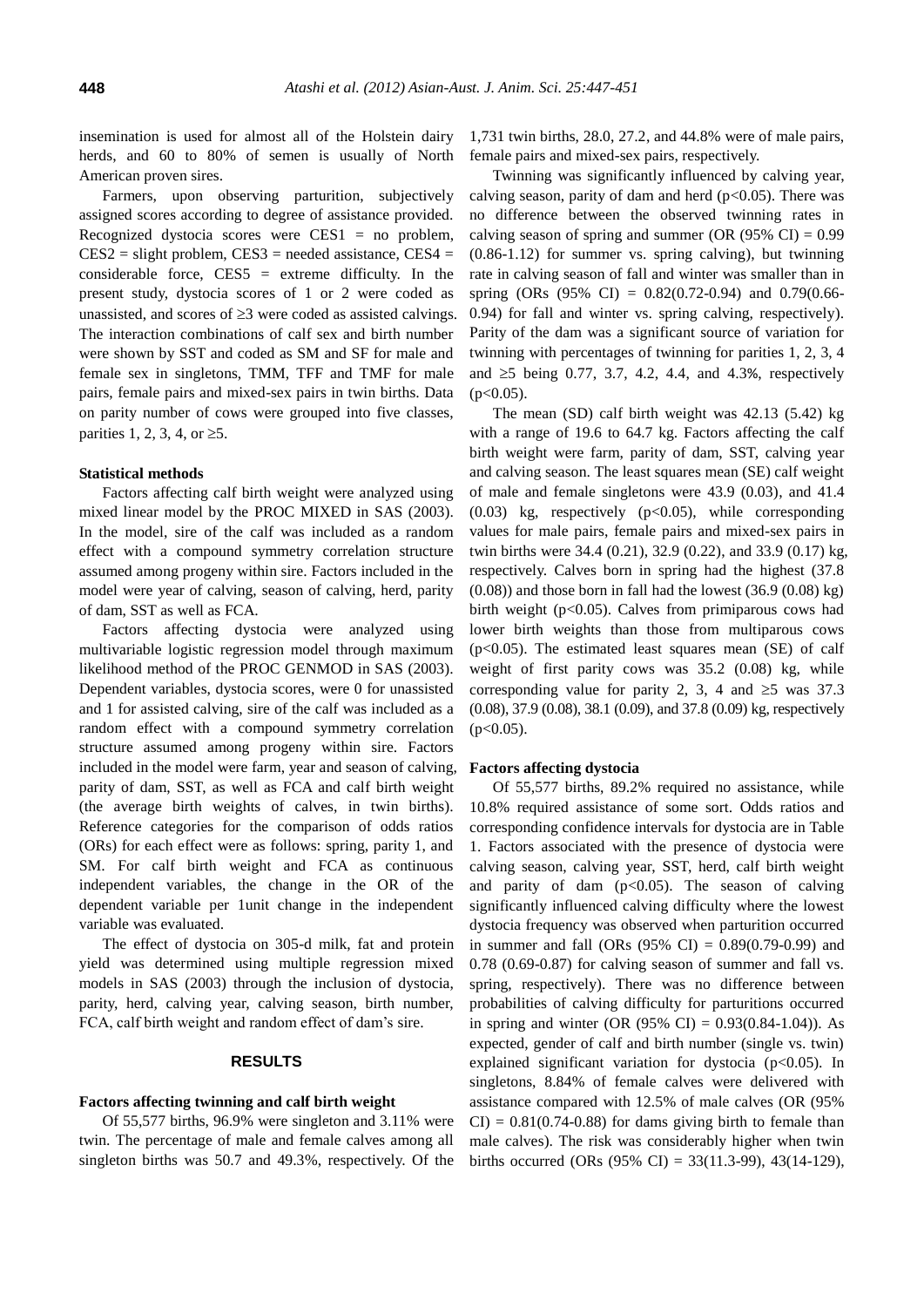**Table 1.** Odds ratios (95% CI) for the effects of parity, calving season,  $SST<sup>1</sup>$  and change in calf birth weight on dystocia in Holstein cows in Iran ( $n = 55,577$ )

| Variable                             | No. of   | Odds ratio                                                    | p-value     |
|--------------------------------------|----------|---------------------------------------------------------------|-------------|
|                                      | calvings | (95% CI)                                                      |             |
| <b>SST</b>                           |          |                                                               | < 0.05      |
| SM <sup>2</sup>                      | 27,293   | OR reference value                                            |             |
| SF <sup>3</sup>                      | 26,553   | $0.81(0.74-0.88)$                                             | < 0.05      |
| TMM <sup>4</sup>                     | 485      | 33 (11.3-99)                                                  | < 0.05      |
| TMF <sup>5</sup>                     | 776      | 43 (14.2-129)                                                 | < 0.05      |
| TFF <sup>6</sup>                     | 470      | 38 (12.2-117)                                                 | < 0.05      |
| Parity                               |          |                                                               | < 0.05      |
| Parity $= 1$                         | 16,220   | OR reference value                                            |             |
| Parity $= 2$                         | 14,295   | $0.29(0.26-0.33)$                                             | < 0.05      |
| Parity $= 3$                         | 10,358   | $0.29(0.26-0.33)$                                             | < 0.05      |
| Parity $= 4$                         | 6,913    | $0.28(0.25-0.33)$                                             | < 0.05      |
| Parity $\geq 5$                      | 7,791    | $0.30(0.26-0.35)$                                             | < 0.05      |
| Calving season                       |          |                                                               | < 0.05      |
| Spring                               | 12,816   | OR reference value                                            |             |
| Summer                               | 15,978   | $0.89(0.79-0.99)$                                             | < 0.05      |
| Fall                                 | 14,629   | $0.78(0.69-0.87)$                                             | < 0.05      |
| Winter                               | 12,154   | $0.93(0.84-1.04)$                                             | $\geq 0.05$ |
| Per kg increase in calf birth weight |          |                                                               |             |
| In singletons                        |          | $1.10(1.08-1.11)$                                             | < 0.05      |
| In twin births                       |          | $1.02(0.99-1.05)$                                             | < 0.05      |
|                                      |          | $1$ The interaction combinations of calf sex and birth number |             |

<sup>1</sup> The interaction combinations of calf sex and birth number.

 $2$  SM = Male sex in singleton births.

 $3 \text{ SF} =$  Female sex in singleton births.

 $4$  TMM = Male pairs in twin births.

 $5$  TMF = Mixed-sex pairs in twin births.

 $6$  TFF = Female pairs in twin births.

and 38(12-117) for TMM, TMF and TFF vs. SM, respectively). Cows which gave birth to a calf with higher weight at birth experienced more difficult at the calving (OR  $(95\% \text{ CI}) = 1.1(1.08-1.11)$ ), but such an association was not found in cows which gave birth to two calves (OR  $(95\% \text{ CI}) = 1.02(0.99-1.05)$ .

Parity of the dam was a significant source of variation for dystocia (p<0.05). First-parity cows were more likely to have a difficult calving relative to older cows, whereas older parity cows did not significantly differ from each other in risk of dystocia. The odds (95% CI) of dystocia for a second, third, fourth, and fifth or greater parity cow relative to a first-parity heifer was 0.29 (0.26-0.33), 0.29 (0.26-0.33), 0.28 (0.25-0.33), and 0.30 (0.26-0.35), respectively.

# **Effect of dystocia on the subsequent lactation performance**

The mean (SD) of 305-d milk, fat and protein yield was 7,512 (1,780), 237.4 (51.3), and 238.5 (64.2) kg, respectively. 305-d lactation performance was associated with dystocia, parity, herd, calving year, calving season, FCA, as well as calf birth weight (Table 2). The estimated least squares mean of 305-d milk, fat and protein yield in cows with assisted and unassisted calving was 7,558 (40) and 7,693 (34), 239 (1.3) and 242 (1.2), and 232 (3.7) and 238 (2) kg, respectively (p<0.05). Total 305-d milk, fat and protein yield was 135 (23), 3.16 (0.80) and 6.52 (1.01) kg less, in cows that experienced dystocia at calving compared with those that did not. Birth number had no significant effect on subsequent 305-d milk, fat, or protein yield ( $p\geq 0.05$ ). Cows which gave birth to calf with higher weight at birth, produced more 305-d milk, fat and protein in the subsequent lactation ( $p<0.05$ ).

## **DISCUSSION**

In the present study, more than 3.11% of calves were twins with the majority of twins born to multiparous cows. The twinning rate in the present study, although smaller than reported in some studies (Nielen et al., 1989; Olson et al., 2009), was within the range reported by others (Eddy et al., 1991; Berry et al., 2007). The mean (SD) calf birth weight was 42.1 (5.4) kg and affected by farm, parity of dam, SST, calving year and calving season which is in close agreement with earlier research (Johanson and Berger, 2003; Linden et al., 2009; Olson et al., 2009).

The average incidence of dystocia was 10.8%, and varied from 16 to 8% in primiparous and multiparous dams, respectively. The incidence of dystocia observed in the present study is comparable to other international estimates (Berry et al., 2007; Mee, 2008; Linden et al., 2009) apart from in the US (Meyer et al., 2001; Johanson and Berger, 2003; Lombard et al., 2007). Because most researchers excluded twin births (Johanson and Berger, 2003; Lombard et al., 2007; Linden et al., 2009), fewer reports are available on the effect of birth number (single vs. twin) on dystocia. In the present study, twins had lower birth weight, and were more likely to require assistance during calving than singletons, which is in agreement with earlier reports (Echternkamp and Gregory, 1999; Ettema and Santos, 2004; Berry et al., 2007).

Cows which gave birth to a calf with higher weight at birth experienced more difficult at the calving, which confirms earlier results that calf weight is associated with dystocia (Johanson and Berger, 2003; Berry et al., 2007; Lombard et al., 2007; Linden et al., 2009). Because birth weight is not commonly measured in field data for Holsteins, few studies have examined the relationship between calf birth weight and dystocia (Johanson and Berger, 2003). Despite the inclusion of calf weight in the statistical model, in singletons, cows that delivered a male calf were 0.20 times more likely to experience dystocia than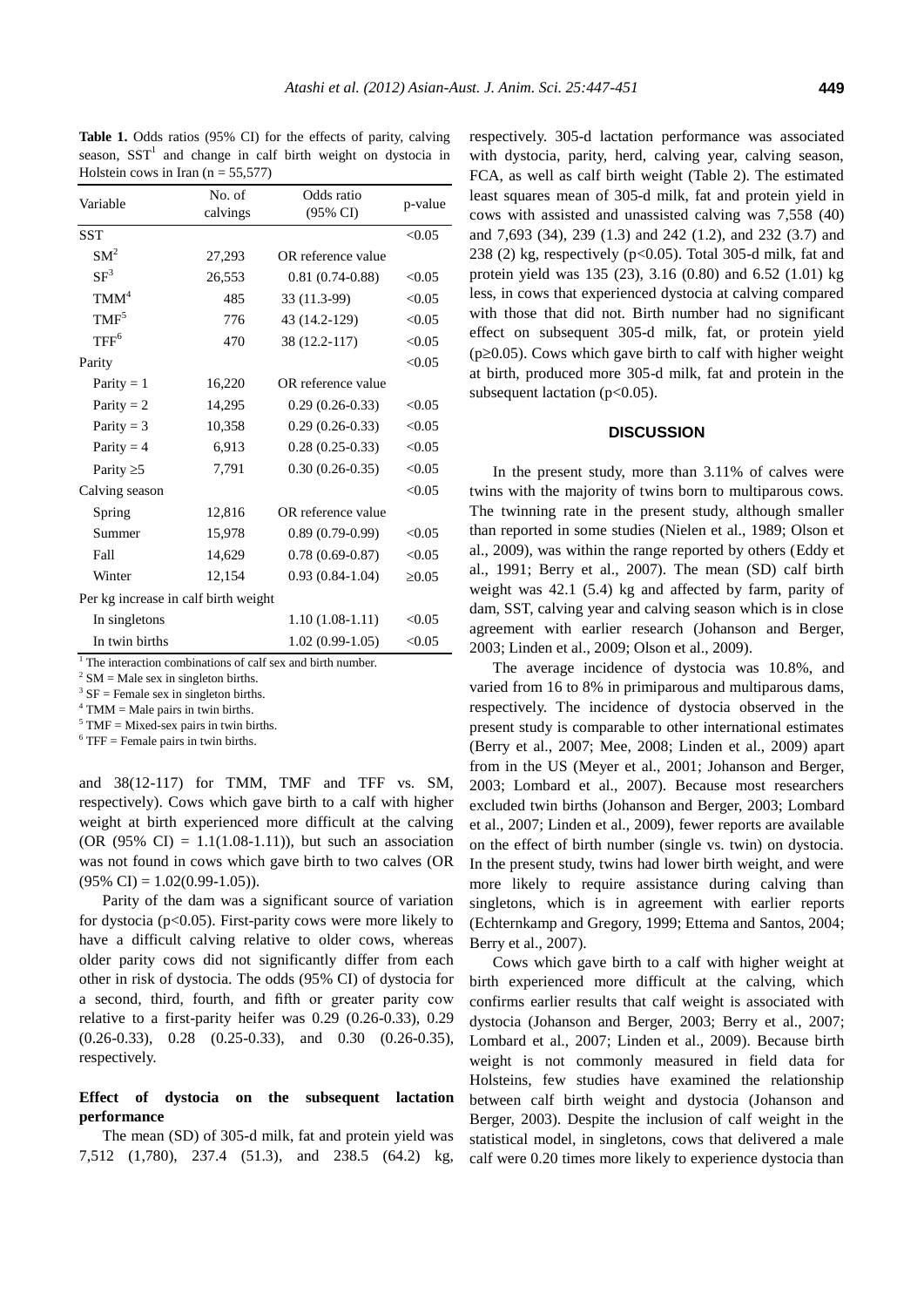| Variable           | 305-d milk $(kg)$                                                       | 305-d fat $(kg)$  | 305-d protein (kg)    |
|--------------------|-------------------------------------------------------------------------|-------------------|-----------------------|
| Birth number       |                                                                         |                   |                       |
| Singletons         | 7,568 $(12.7)^a$                                                        | 240.7 $(0.45)^a$  | $234.2 (1.5)^{a}$     |
| Twin births        | 7,683 $(68.0)^a$                                                        | 240.1 $(2.4)^a$   | $235.6(3.2)^{a}$      |
| Parity             |                                                                         |                   |                       |
|                    | $7,157(37.2)^e$                                                         | 224.1 $(1.3)^d$   | $217.7 (2.1)^d$       |
| 2                  | 7,834 $(37.1)^{b}$                                                      | 244.4 $(1.3)^{b}$ | 240.9 $(2.1)^{b}$     |
| 3                  | 7,985 $(37.8)^a$                                                        | 249.4 $(1.3)^a$   | 244.5 $(2.1)^a$       |
| 4                  | 7,783 $(39.0)^{\circ}$                                                  | 243.9 $(1.4)^{b}$ | $235.9 (2.2)^{\circ}$ |
| $\geq 5$           | 7,370 $(38.8)^d$                                                        | 239.7 $(1.4)^c$   | 235.4 $(2.2)^{c}$     |
| Calving season     |                                                                         |                   |                       |
| Spring             | $7,507(37.2)^c$                                                         | 233.5 $(1.3)^d$   | $231.3 (2.1)^{b}$     |
| Summer             | 7,421 $(37.2)^d$                                                        | $237.5(1.3)^c$    | 230.4 $(2.1)^{b}$     |
| Fall               | 7,810 $(37.2)^a$                                                        | 247.4 $(1.3)^a$   | 238.8 $(2.1)^a$       |
| Winter             | 7,370 $(37.2)^{b}$                                                      | 243.3 $(1.3)^{b}$ | 239.1 $(2.1)^a$       |
| Dystocia           |                                                                         |                   |                       |
| Unassisted calving | 7,693 $(34)^a$                                                          | $242.1(1.2)^a$    | 238.2 $(2.0)^a$       |
| Assisted calving   | 7,558 $(40)^{b}$                                                        | 239.2 $(1.3)^{b}$ | $231.6(2.2)^{b}$      |
|                    | Increase in lactation performance per kg increase in calf birth weight: |                   |                       |
| In singletons      | $34.3(1.35)^{*}$                                                        | $0.87(0.04)*$     | $0.97(0.06)*$         |
| In twin births     | $31.7(7.15)*$                                                           | $0.61(0.20)$ *    | $0.66(0.30)*$         |

**Table 2.** Estimated least squares mean (se) of the effect of parity, calving season, dystocia birth number, and calf birth weight on 305-d lactation performance in Holstein cows in Iran ( $n = 55,577$ )

<sup>a-d</sup> Within columns for each factor, the least square means with a common superscript do not differ significantly ( $p\geq 0.05$ ).

\* Significant at p<0.05.

cows that delivered a female calf, which is in agreement with the earlier reports (Johanson and Berger, 2003; Berry et al., 2007). This indicates, that differences between calf sex other than birth weight influence dystocia (Berry et al., 2007). Cows calved in summer and fall had lower birth weight and was 0.11 and 0.22 times less likely to develop dystocia than those calved in spring, respectively. Johanson and Berger (2003) reported that calves born in winter were 15% more likely to need assistance than calves born in summer. Andersen and Plum (1965) reported that calves born during winter had slightly longer gestations and were a little heavier at birth.

Lactation performance was influenced by dystocia where total 305-d milk, fat and protein yield was 135 (23), 3.16 (0.80) and 6.52 (1.01) kg less, in cows that experienced dystocia at calving compared with those that did not, which is in a close agreement with earlier studies (Dematawena and Berger, 1997; Berry et al., 2007). Berry et al. (2007) reported that total 60 and 270-d milk yield was 42.0 and 61.9 kg less, respectively, in cows that experienced dystocia at calving compared with those that did not. The negative effect of dystocia on lactation performance is comparable with mastitis or lameness (Dematawena and Berger, 1997; Rajala-Schultz et al., 1999; Rajala-Schultz and Grohn, 1999).

#### **IMPLICATIONS**

Although, calf weight and birth number (single vs. twin) have been reported as the most important factors influencing dystocia by several researchers (Johanson and Berger, 2003; Berry et al., 2007; Linden et al., 2009), there is no formal genetic evaluation of sires for calf birth weight or twinning in Holstein. This study suggests that genetic selection for lowering the birth weight of calf could be one means of reducing the incidence of dystocia in dairy cattle.

Because younger females experience higher rates of dystocia than older ones and females producing heifers have lower incidence of dystocia than those producing males, mating younger cows with sexed semen to produce heifer calves may also be a practical way of reducing calving difficult (Norman et al., 2010). Dystocia significantly decreased lactation performance, so in any economic evaluation of dystocia, not only the lost calf, veterinary costs, the reduced survival, and the increased days open should be taken into account, but also the decreased lactation performance.

## **ACKNOWLEDGEMENT**

The co-operation of the Animal Breeding Center of Iran for providing the data is greatly appreciated.